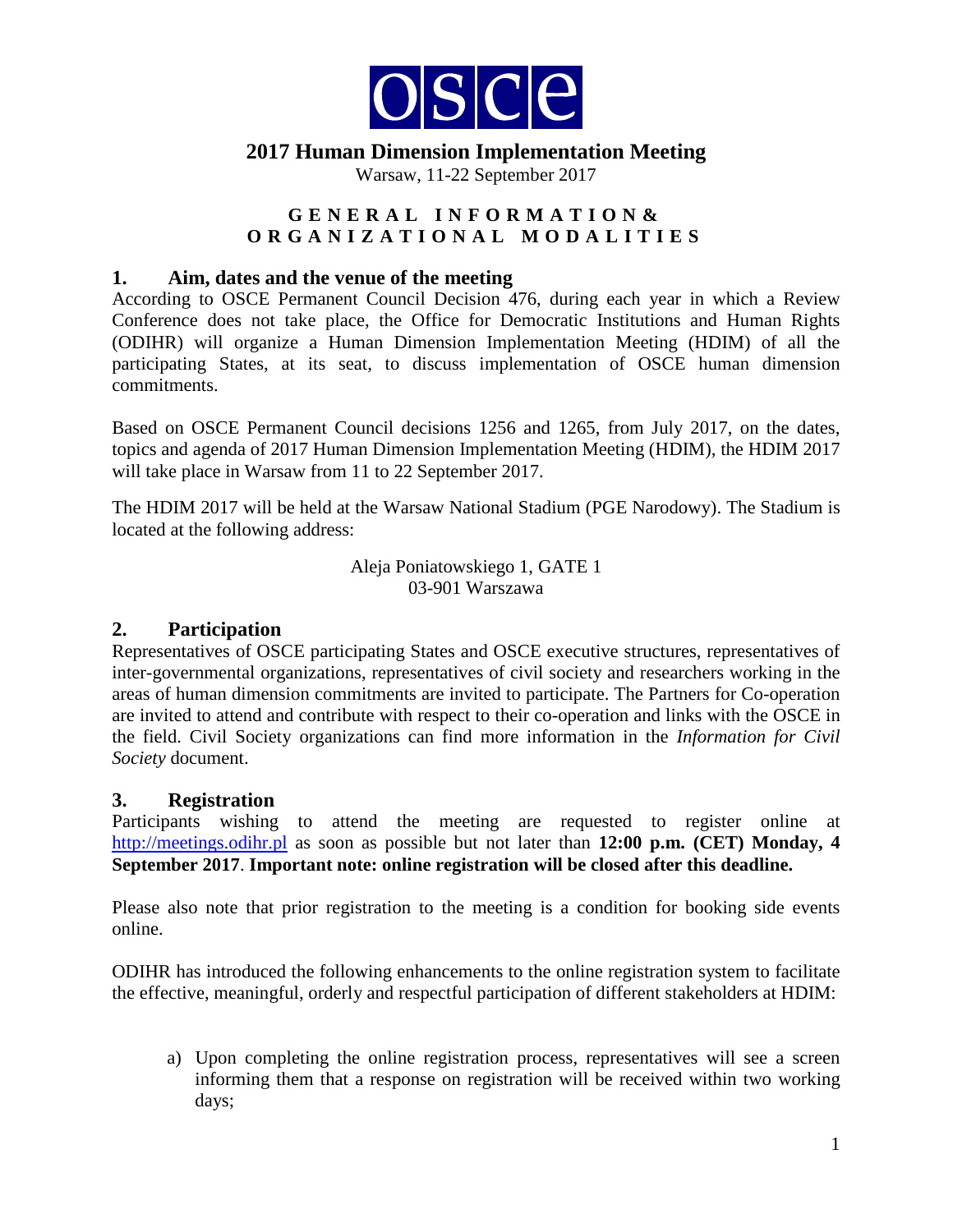

Warsaw, 11-22 September 2017

- b) Participants' badges will continue to be in different colours, depending on the type of entity (Delegation, civil society, media etc.) the participant represents;
- c) Representatives who do not already possess a valid OSCE photo ID will be requested as part of the registration process to provide an electronic passport photo via e-mail to ODIHR at [photobadges@odihr.pl](mailto:photobadges@odihr.pl) by 12:00 p.m. (CET), on Monday, 4 September 2017;
- d) To ensure the broadest possible civil society participation during the opening, closing and working sessions, and due to space constraint, access to the plenary hall will be permitted for up to five representatives at one time from each individual civil society organization. Civil society organizations registering five or more participants will receive five transferrable special plenary access badges;
- e) An additional field has been introduced in the online registration for civil society representatives, asking for information on their "relevant human dimension experience", as per relevant OSCE documents.

The provisional List of Participants (LoP) shall be distributed to delegations shortly after the closure of online registration. Should there be any changes to the LoP, the updated list will be distributed in the morning following the day when the changes were made.

Registered participants will be able to collect their badges at the meeting's venue from 8:00 a.m on Monday, 11 September 2017.

Participation in the Human Dimension Implementation Meeting is free of charge, although all travel and accommodation costs should be borne by participants. The *List of hotels*, *Hotel special rates* and *Booking Forms* can be found in the Resources section on the HDIM 2017 webpage to facilitate the stay of participants in Warsaw. Those participants who experience problems with registration are requested to contact Ms. Anna Sierant (contact details below).

### **4. Side events**

Side events may be held over the course of the meeting. To book a side event, please register first in the ODIHR Registration System, and then proceed with the side event booking at [http://meetings.odihr.pl.](http://meetings.odihr.pl/) The side event booking system is on a "first come, first served" basis, so participants are advised to enter the booking system immediately after it opens. **The booking period will open at 12:00 p.m. (CET), Wednesday, 16 August, and will close at 23:59 P.M. (CET) on Friday, 1 September 2017.** All bookings should be submitted within this period. No bookings will be accepted after the final deadline. Additional information on the online booking system, including the terms and conditions, as well as instructions on how to book a side event, is available in the documents: *Side Events Information* and *Side Events Booking Instructions*.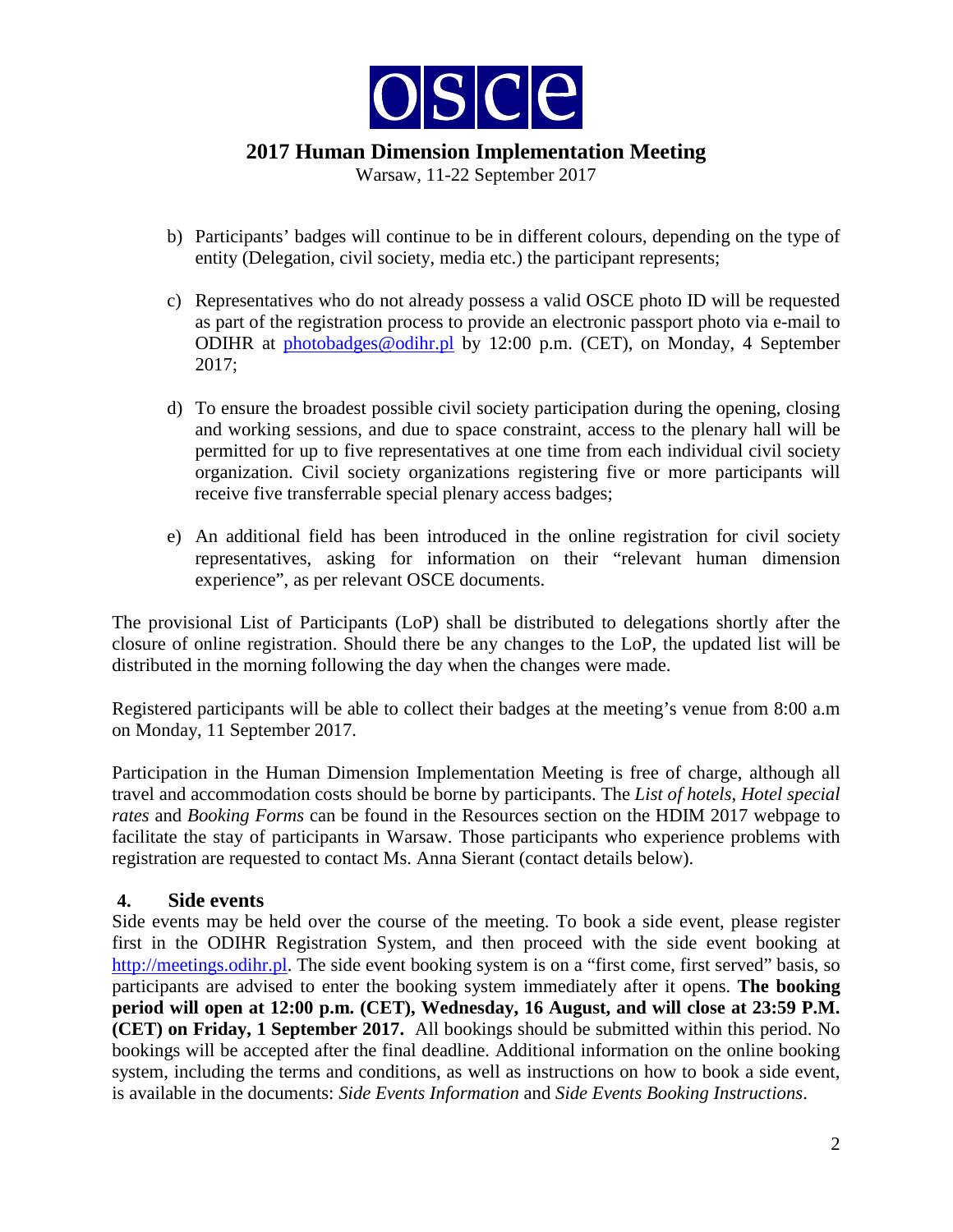

Warsaw, 11-22 September 2017

### **5. Modalities, Schedule and Logistics**

**Modalities:** The modalities of the meeting are set out in accordance with the Helsinki Document 1992 and OSCE Permanent Council Decision 476.

**Schedule:** The HDIM will start on Monday, 11 September, at 10:00 a.m. with an opening session. During this session the OSCE Chairperson-in-Office, ODIHR Director and a representative of the host country, as well as keynote speakers, will make their opening remarks. The session will also be open for comments or statements. Only the delegations of participating States, however, will have the right to speak during the opening session.

Eighteen working sessions will follow, and all participants will have the right to speak during the working sessions, based on speakers list.

At the closing session on Friday morning, 22 September, the OSCE Chairmanship, the OSCE Secretary General and the ODIHR Director will make their closing remarks, and there will also be time for the delegations of participating States to make their comments. Only the delegations of participating States have the right to speak during the closing session.

The side events will take place every day in the mornings (8:15-9:45), during lunch breaks (13:00-14:45) and in the evenings (18:00-19:45).

For details please check the *Side Events Schedule*, which will be posted on HDIM website prior to the meeting.

**Facilities:** At the venue, there will be computer rooms available for participants, some nursing facilities and a prayer room. An exact map of facilities will be available in the meeting manual.

**Seating:** The usual seating for participating States will apply. Representatives of Partners for Cooperation and OSCE executive structures, as well as representatives of civil society and international organizations, will have a number of assigned seats. The exact seating plan, with corresponding seating entrances, will be made available in the meeting manual distributed at the venue.

**Interpretation:** Interpretation will be available in the six official OSCE languages: English, French, German, Italian, Russian and Spanish.

**Guidelines for debate:** To ensure a free and interactive debate, participants are strongly discouraged from reading out prepared statements. Prepared statements, background documentation, comments or written materials may be submitted for circulation at the Documents Distribution Desk and, hence, can feed into the discussion.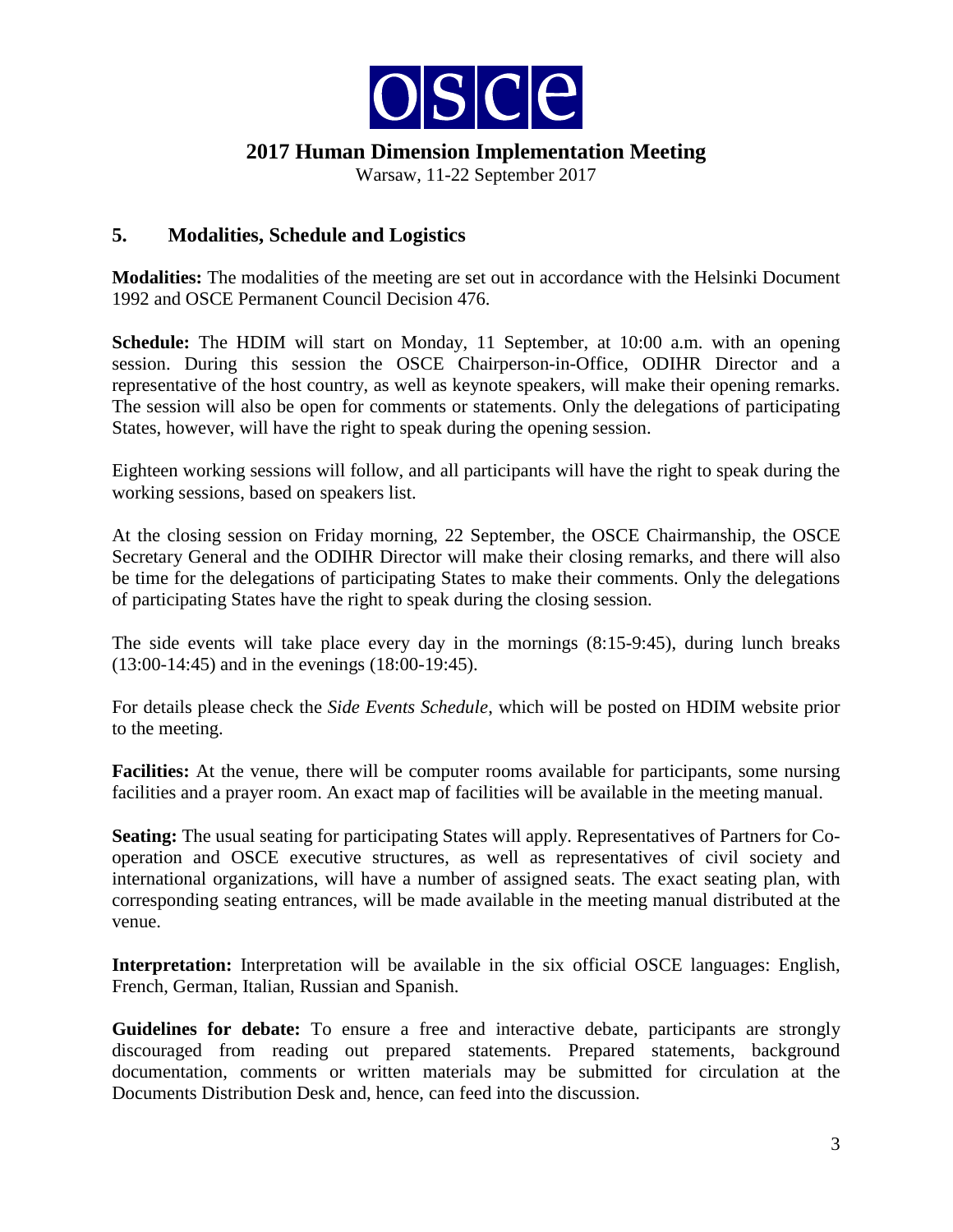

Warsaw, 11-22 September 2017

The moderator will help to ensure that the participants engage in a constructive and respectful debate aimed at achieving the meetings' objectives and improving the implementation of OSCE human dimension commitments and formulating recommendations. Participants will only be allowed to take the floor to speak on the topic of the session.

List of speakers & speaking time: Participants are kindly asked to familiarize themselves with the rules on the speakers list and speaking time.

Only the delegations of participating States will have the right to speak during the opening and closing sessions. All participants have equal access to the list of speakers in order to provide their contribution to each working session.

The speakers' list will be opened inside or just outside the plenary hall one hour prior to the start of each session. Earlier entries will not be accepted. To ensure that there is sufficient speaking time throughout the meeting, the list will be limited to 50 speakers per session and, therefore, might be closed before the start of the session, once that limit is reached.

Once the limit of 50 speakers is reached, participants will be signed up, in order of appearance, on a reserve list. The reserve list will be used in case of no-shows from the main list. Participants signed up in the main and reserve lists can agree exchange of places – subject to negotiation and agreement between them.

The moderator of the session will ensure that the order of the list of speakers is followed. In general, the interventions should not exceed 5 minutes. In cases where there is a high number of participants wishing to speak, the interventions during working sessions might be limited to the time defined by the moderator, and the moderator will be strict with this. Longer interventions can always be submitted to the Documentation Desk for distribution to all participants (if possible, ahead of the relevant working session in order to stimulate a more lively debate and to facilitate interpretation).

A (representative of an) organization/institution/participating State can speak only once during a session. If the speakers' list is exhausted before the end of the working session, the remaining time might be made available for questions or for other participants who have not had a chance to speak on a particular issue addressed earlier.

Participants are kindly requested to read the meeting's manual for the guidelines.

**Right of reply:** At the end of working sessions, as well as at the opening and closing plenary, participating States will have the possibility to exercise their right of reply. Participating States should indicate to the moderator early enough before the end of the session their wish to exercise their right of reply so sufficient time is allocated.